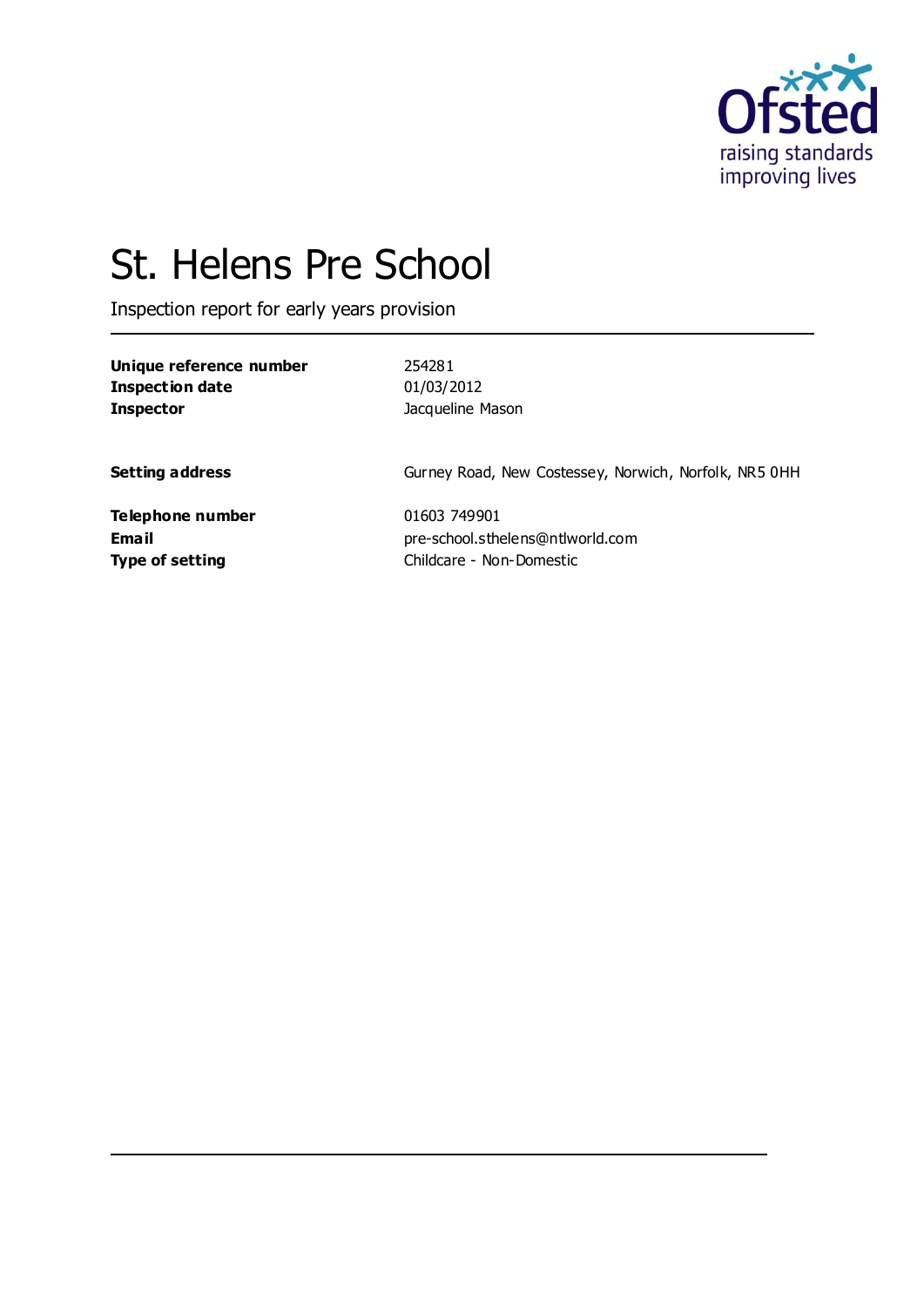The Office for Standards in Education, Children's Services and Skills (Ofsted) regulates and inspects to achieve excellence in the care of children and young people, and in education and skills for learners of all ages. It regulates and inspects childcare and children's social care, and inspects the Children and Family Court Advisory Support Service (Cafcass), schools, colleges, initial teacher training, work-based learning and skills training, adult and community learning, and education and training in prisons and other secure establishments. It assesses council children's services, and inspects services for looked after children, safeguarding and child protection.

If you would like a copy of this document in a different format, such as large print or Braille, please telephone 0300 123 1231, or email enquiries@ofsted.gov.uk.

You may copy all or parts of this document for non-commercial educational purposes, as long as you give details of the source and date of publication and do not alter the information in any way.

T: 0300 123 1231 Textphone: 0161 618 8524 E: enquiries@ofsted.gov.uk W: [www.ofsted.gov.uk](http://www.ofsted.gov.uk/)

© Crown copyright 2012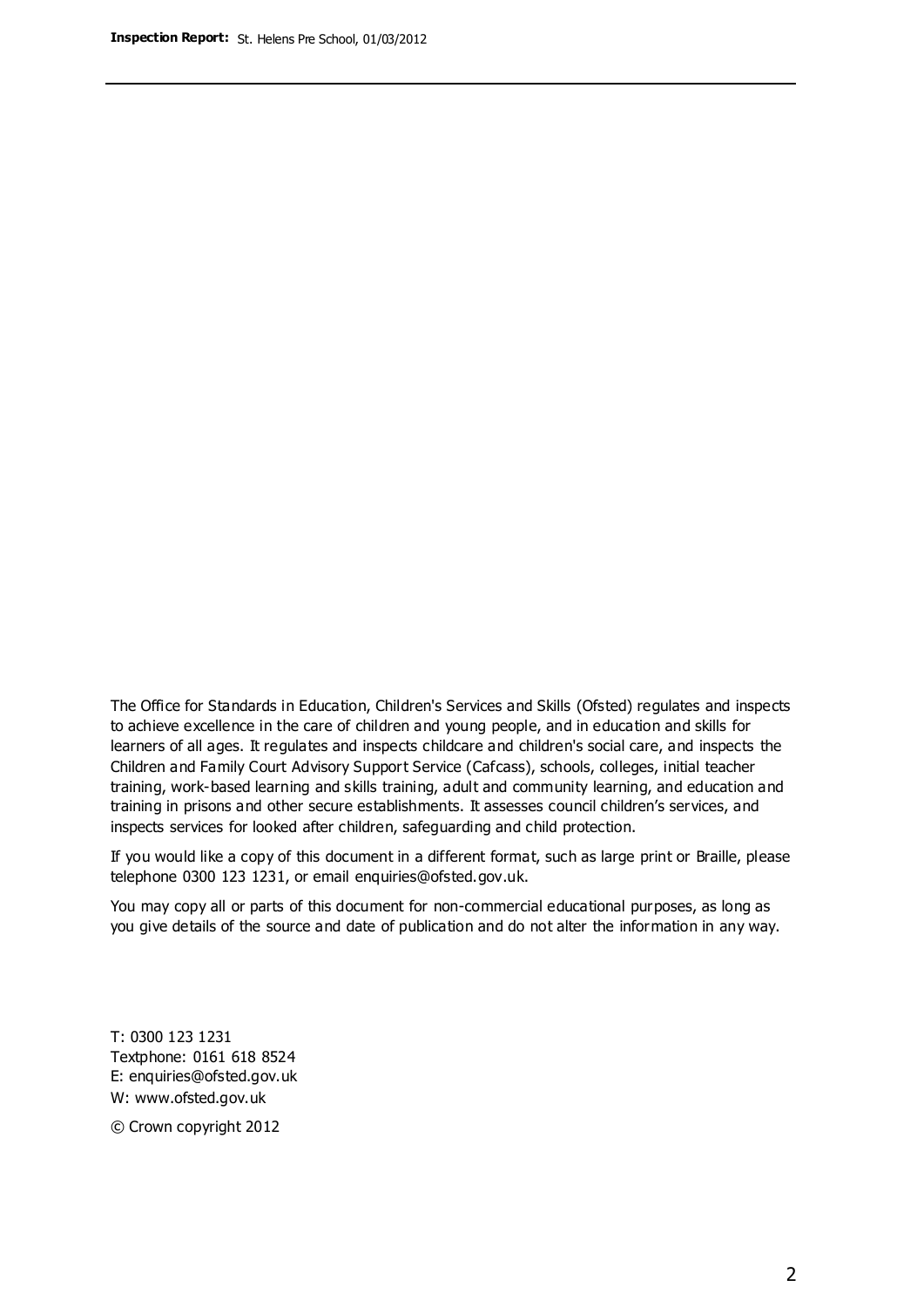## **Introduction**

This inspection was carried out by Ofsted under Sections 49 and 50 of the Childcare Act 2006 on the quality and standards of the registered early years provision. 'Early years provision' refers to provision regulated by Ofsted for children from birth to 31 August following their fifth birthday (the early years age group). The registered person must ensure that this provision complies with the statutory framework for children's learning, development and welfare, known as the *Early* Years Foundation Stage.

The provider must provide a copy of this report to all parents with children at the setting where reasonably practicable. The provider must provide a copy of the report to any other person who asks for one, but may charge a fee for this service (The Childcare (Inspection) Regulations 2008 regulations 9 and 10).

The setting also makes provision for children older than the early years age group which is registered on the voluntary and/or compulsory part(s) of the Childcare Register. This report does not include an evaluation of that provision, but a comment about compliance with the requirements of the Childcare Register is included in Annex B.

Please see our website for more information about each childcare provider. We publish inspection reports, conditions of registration and details of complaints we receive where we or the provider take action to meet the requirements of registration.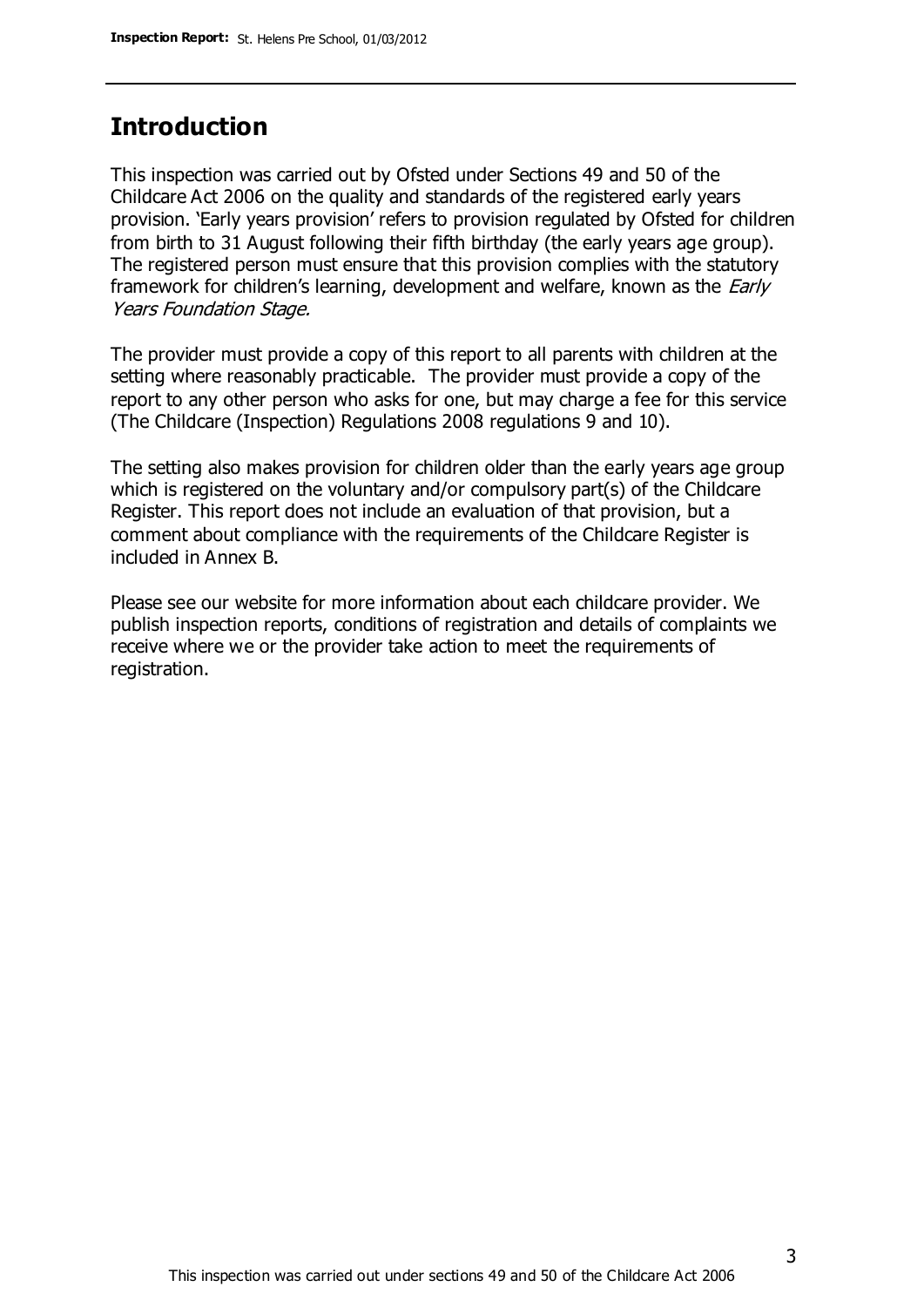# **Description of the setting**

St. Helens Pre School opened in 1966 and serves the local community. It operates from the church hall on Gurney Road in Costessey, Norwich. The setting is open from Monday to Friday during school term time. Sessions run from 8.45am to 2.45pm.

The setting is registered on the Early Years Register to care for no more than 26 children in the early years age range at any one time. None of these children may be under two years of age. The setting is also registered on both the compulsory and voluntary parts of the Childcare Register. There are currently 80 children on roll who attend for a variety of sessions.

There are 11 staff members who work directly with the children. Most staff, including the manager hold relevant childcare qualifications appropriate to their post.

## **The overall effectiveness of the early years provision**

Overall the quality of the provision is satisfactory.

Staff are deployed well and have a sound knowledge and understanding of the Early Years Foundation Stage to help children make good progress in their learning and development. Staff encourage children to take part in a range of interesting and stimulating activities according to their age and level of understanding, including helping them to learn to lead healthy lifestyles. Equality and diversity is promoted satisfactorily and most safeguarding and documentation requirements are met. Partnerships with parents are effective and staff are beginning to establish partnerships with others, who provide care, learning and support for some of the children on roll. Methods to evaluate the setting's strengths and areas for development are explored, in order to promote better outcomes for children.

# **What steps need to be taken to improve provision further?**

To meet the specific requirements of the EYFS, the registered person must:

maintain a record of the name, home address and telephone number of the provider and any other person living or employed on the premises, with regard to a record of those who make up the governing body (Documentation). 09/03/2012

To further improve the early years provision the registered person should:

develop and maintain a regular two-way flow of information with all other providers who deliver the Early Years Foundation Stage to the children on roll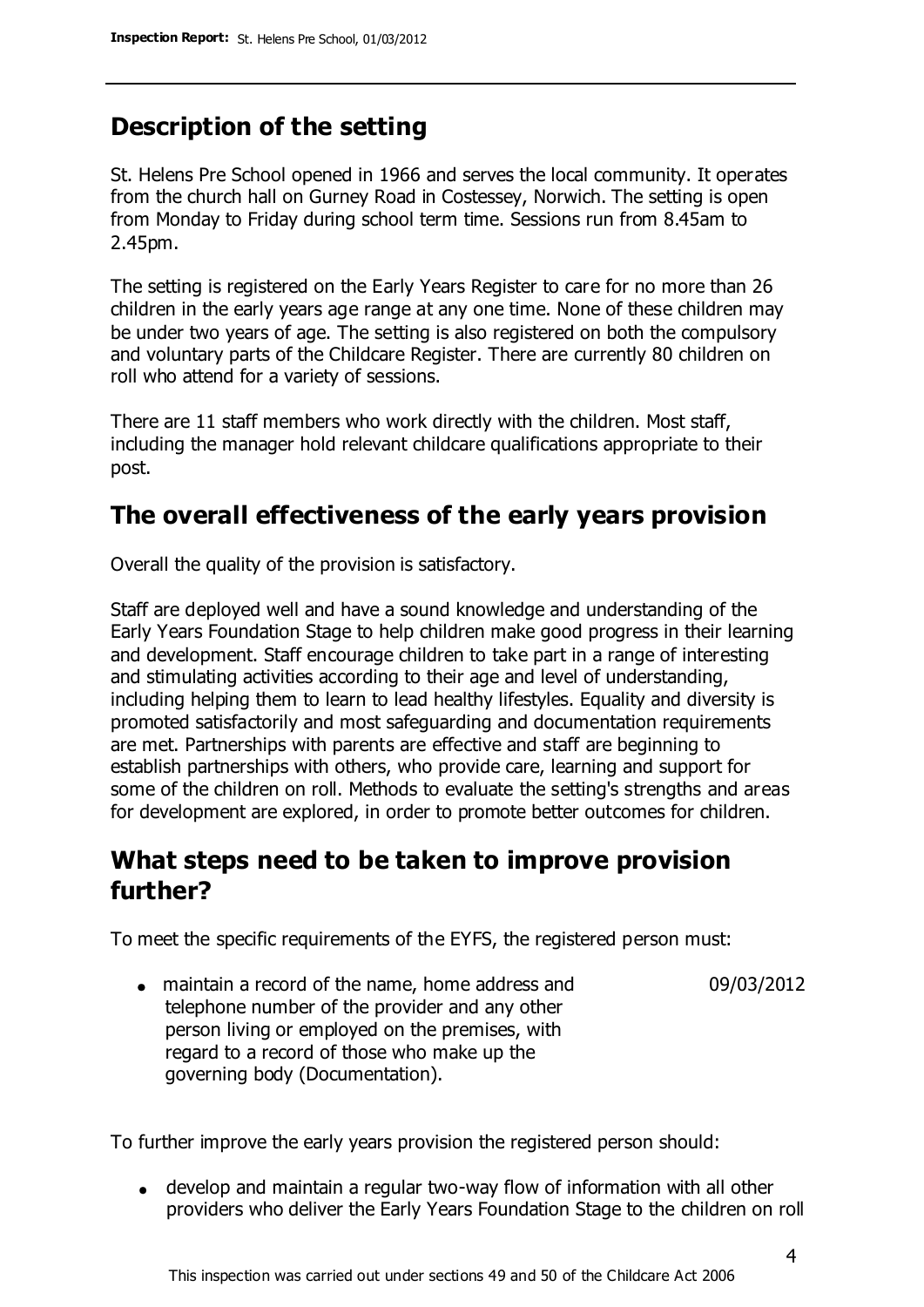promote equality of opportunity, with regard to raising staff awareness of children's ethnicity and putting in place processes to celebrate children's differing cultural backgrounds.

# **The effectiveness of leadership and management of the early years provision**

Systems to safeguard children are implemented well as staff have an up-to-date knowledge and understanding of child protection issues. They have a good awareness of the signs and symptoms of abuse and know how to report concerns. All staff and committee members undergo an enhanced Criminal Record Bureau check and a record of this is maintained on-site. However, a record of the details of the members who make up the governing body is not maintained and this is a breach of requirements. The continuing suitability of staff is monitored through a yearly appraisal system. Risk assessments are carried out to ensure that children are able to play safely. A daily checklist of the premises is also maintained as the building is used by others when the setting is not in operation. This ensures that all hazards have been identified and steps taken to reduce risks to children. Comprehensive risk assessments are also conducted for outings to ensure that community facilities used by children are checked, in order to keep them safe.

Policies and procedures, necessary for the safe and efficient running of the setting, are in place and are available to parents to help them make informed decisions about their children's care. Partnerships with parents are good. They are kept informed about their children's progress through the sharing of developmental records. Staff recognise parents as their child's key educator and have good systems in place to encourage them to continue to be involved in their children's learning; including a loan scheme for story books and the use of 'bags for families'. The setting has established some partnerships with others, who provide the Early Years Foundation Stage to children on roll. However, this is not consistent for all children, in order to promote continuity of care and ensure that any developmental concerns are quickly identified and managed.

Leaders and managers are working hard at all levels to drive and secure improvement. Managers and staff are aware of the benefits of self-evaluation and they work toward the local authority grading system. The setting's own selfevaluation plans help to identify weaknesses in the provision and are designed to enable the progression of the setting and promote better outcomes for children. Steps have been taken to seek the views of others, for example, through parental questionnaires. Staff are encouraged to further their own professional development and attend relevant training courses and workshops.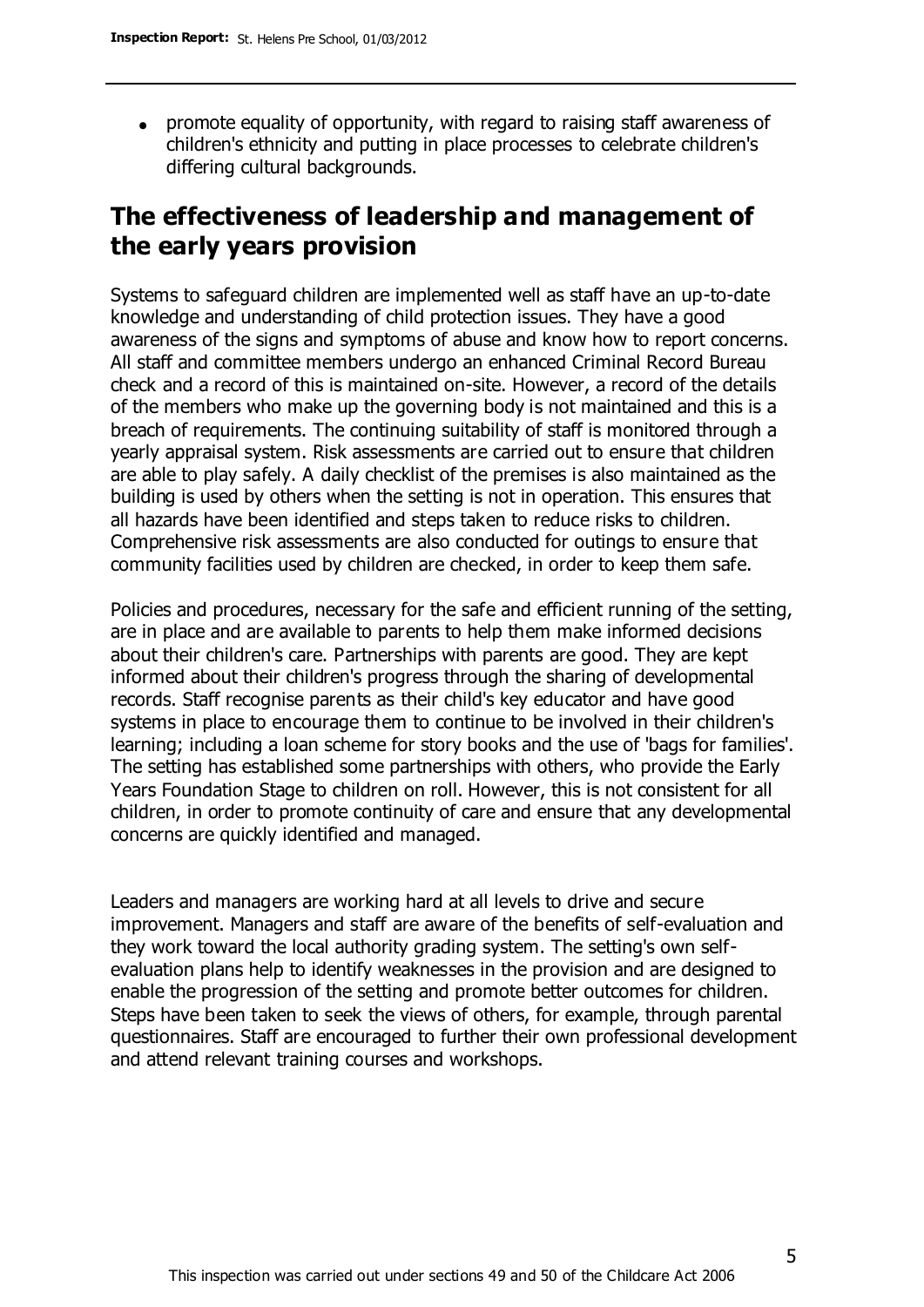## **The quality and standards of the early years provision and outcomes for children**

The quality of teaching and learning is good. Staff know the children very well and gather useful information from parents when children first attend the setting, in order to establish children's starting points and identify their likes, dislikes and interests. A key worker system is implemented to provide each child with a named person to take responsibility for children's day-to-day learning and enjoyment and liaise with parents. Regular observations of children are carried out and these are assessed effectively to identify the next steps in their learning. Assessments are fed through to planning, in order that a balanced curriculum is provided, which promotes all areas of learning through a good balance of adult-led activities and child-initiated play.

Children have fun in the setting and feel safe and secure. They have excellent relationships with staff. The setting is calm and relaxed, enabling children to separate from their main carer with little or no problems. Staff treat children with genuine warmth and positive regard, supporting them, who are new to the setting or not confident to explore, with caring words and cuddles. Children's behaviour is exemplary and good behaviour is valued and praised, promoting self-esteem. As a result, children are learning right from wrong and are developing good relationships with each other, playing cooperatively together in the home corner and taking turns with popular resources, such as the computer. Positive images of culture, gender and disability are provided, such as wheelchairs in the small world dolls' house. However, staff are not secure in their own knowledge of equality and diversity to help children learn about their own cultures and customs and those of others and ensure that they are meeting the needs of all groups of children, including those from ethnic minority groups.

Staff are actively engaged in children's play and spend their time working directly with them. The quality of the interaction is good. Children are encouraged in conversation and staff promote the development of language skills well, listening to children and respecting what they have to say. They engage children in interesting and stimulating activities, such as re-enacting the story of 'The three little pigs', using straw, short planks of wood and foam blocks. Children confidently predict what happens next and take turns to be the wolf. They suggest alternative endings to the story, talking with adults about what would happen if the wolf was kind. Staff take opportunities, such as these, to help children learn about kindness and being caring. Children also play imaginatively using malleable materials, creating a garden and house using play dough, carefully rolling small strands to represent the rays of the sun and using cutters competently to cut out shapes, such as butterflies. They count spontaneously, such as the number of hearts shapes that have been cut out of the play dough. Through this and children's access to technology, such as laptops, they are becoming inquisitive learners and are developing skills for the future.

Consistent routines are followed and this helps children to be settled and develop a sense of belonging as they know what happens next throughout the day. Parents are encouraged to provide healthy snacks and a rolling snack programme is in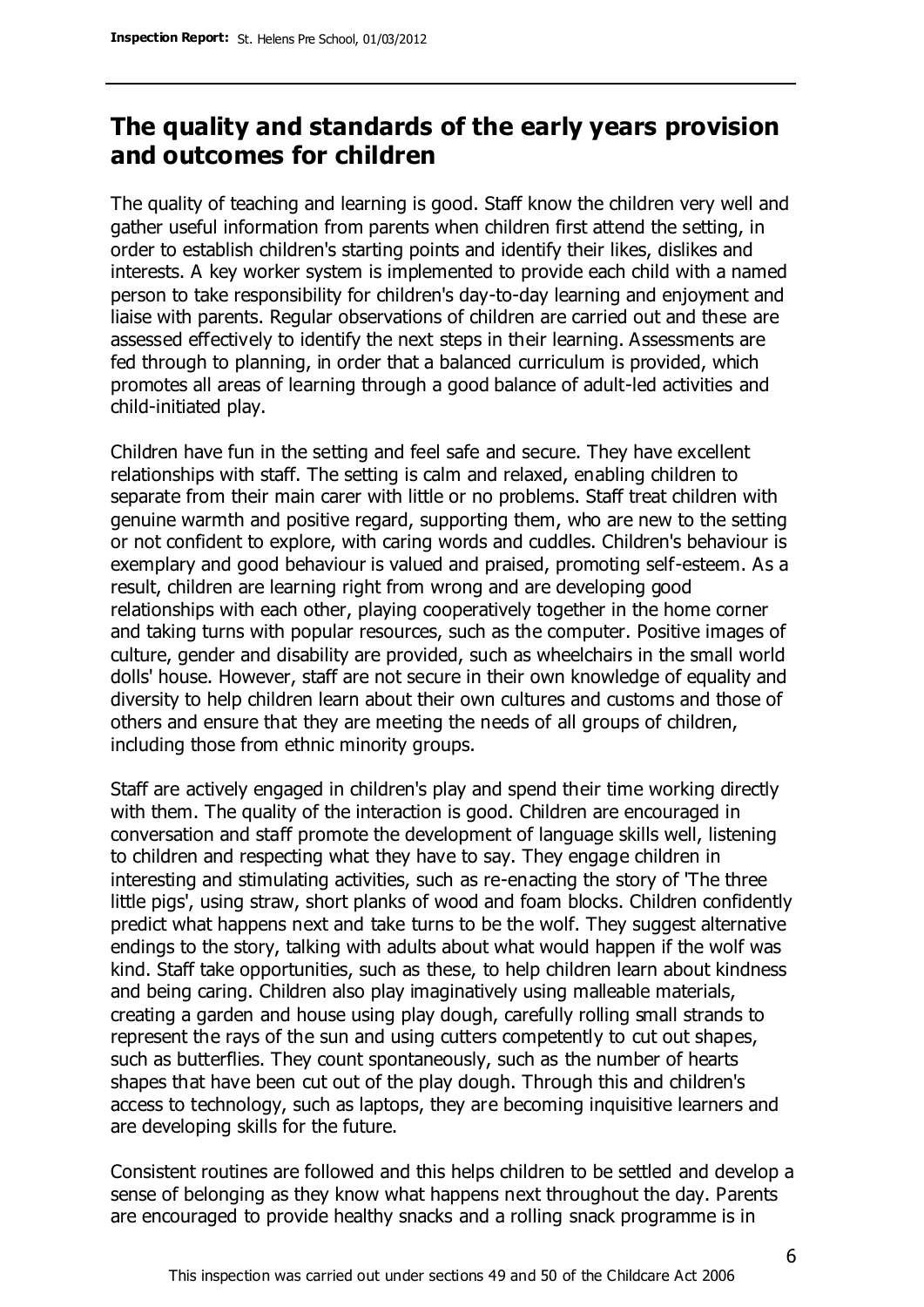place, so that children can take ownership of their health and eat when they are hungry. Children who stay for lunch bring their own lunch boxes and this time is promoted effectively as a social experience in which children can talk about their day with staff and other children. Fresh drinking water is kept readily available, so that children can help themselves to a drink throughout the morning. Children enjoy outdoor play, and this is promoted very well to encourage children towards a healthy lifestyle. The outdoor play area is large and welcoming and the setting provides Wellington boots and waterproof leggings, so that children are able to play outdoors in all weather. Children are helped to play safely, such as when they are showing each other how they do Kung-fu (some children in the setting attend Kung-fu classes) the staff help children to consider spatial awareness and the need to keep themselves and others, safe from contact.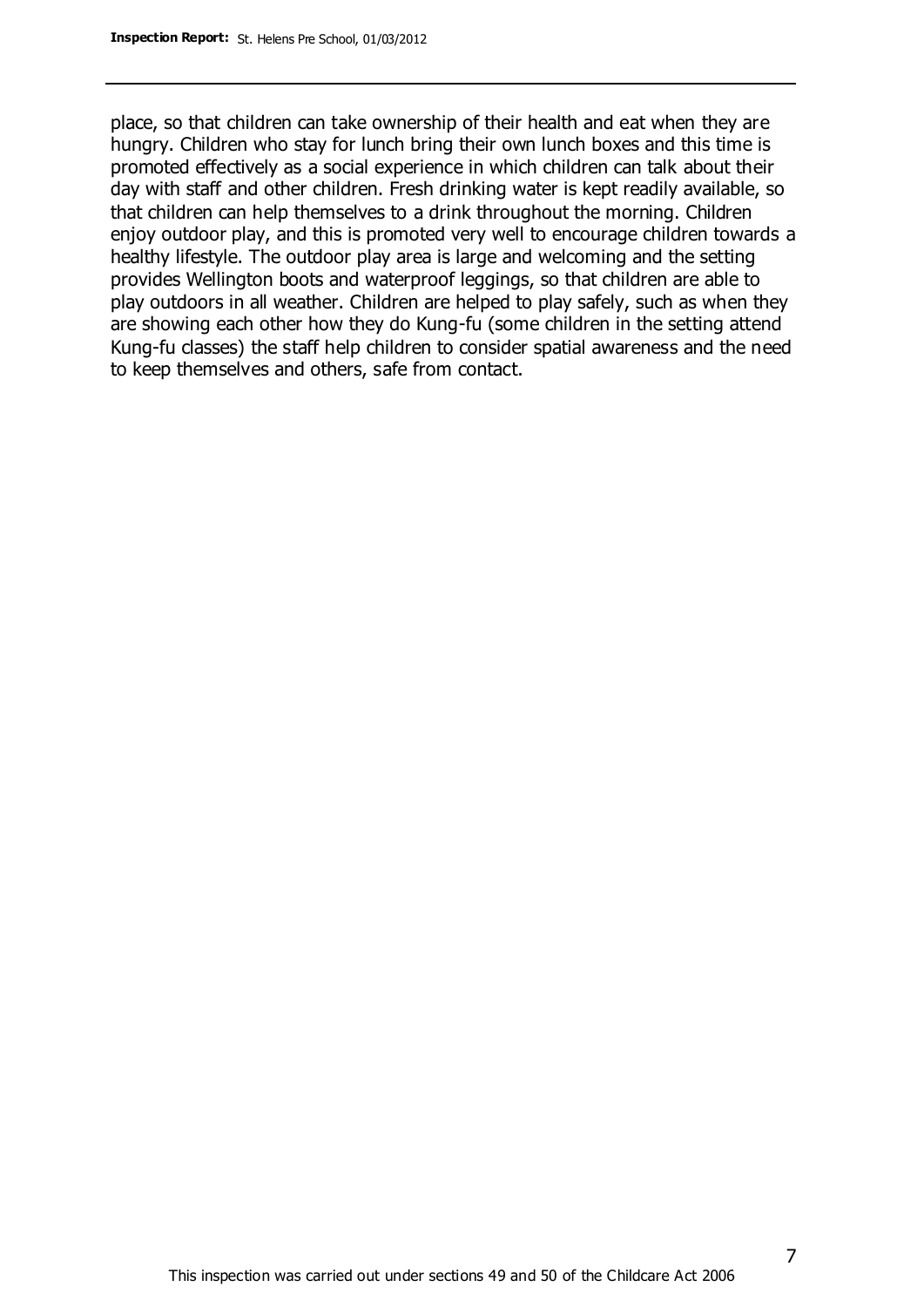# **Annex A: record of inspection judgements**

#### **The key inspection judgements and what they mean**

Grade 1 is Outstanding: this aspect of the provision is of exceptionally high quality Grade 2 is Good: this aspect of the provision is strong Grade 3 is Satisfactory: this aspect of the provision is sound Grade 4 is Inadequate: this aspect of the provision is not good enough

#### **The overall effectiveness of the early years provision**

| How well does the setting meet the needs of the      |  |
|------------------------------------------------------|--|
| children in the Early Years Foundation Stage?        |  |
| The capacity of the provision to maintain continuous |  |
| improvement                                          |  |

#### **The effectiveness of leadership and management of the early years provision**

| The effectiveness of leadership and management of the             |   |
|-------------------------------------------------------------------|---|
| <b>Early Years Foundation Stage</b>                               |   |
| The effectiveness of leadership and management in embedding       |   |
| ambition and driving improvement                                  |   |
| The effectiveness with which the setting deploys resources        |   |
| The effectiveness with which the setting promotes equality and    | 3 |
| diversity                                                         |   |
| The effectiveness of safeguarding                                 |   |
| The effectiveness of the setting's self-evaluation, including the | 3 |
| steps taken to promote improvement                                |   |
| The effectiveness of partnerships                                 | 3 |
| The effectiveness of the setting's engagement with parents and    |   |
| carers                                                            |   |

### **The quality of the provision in the Early Years Foundation Stage**

The quality of the provision in the Early Years Foundation Stage  $\vert$  3

## **Outcomes for children in the Early Years Foundation Stage**

| <b>Outcomes for children in the Early Years Foundation</b>    |  |
|---------------------------------------------------------------|--|
| <b>Stage</b>                                                  |  |
| The extent to which children achieve and enjoy their learning |  |
| The extent to which children feel safe                        |  |
| The extent to which children adopt healthy lifestyles         |  |
| The extent to which children make a positive contribution     |  |
| The extent to which children develop skills for the future    |  |

Any complaints about the inspection or report should be made following the procedures set out in the guidance available from Ofsted's website: www.ofsted.gov.uk